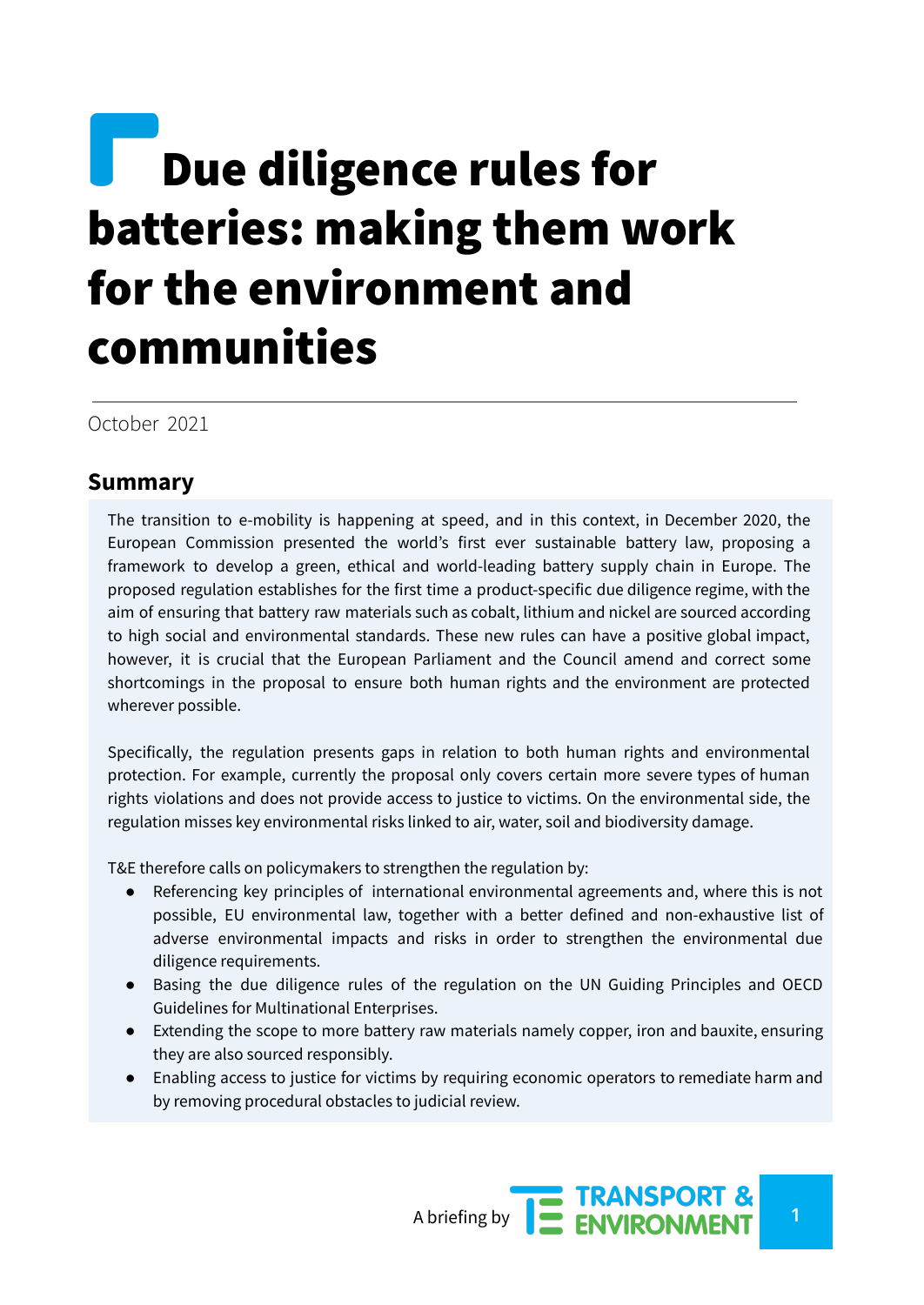- Having economic operators gather, and base their due diligence on, all relevant information on geographic, sectoral, product and enterprise risk factors, including through consultation with actual and potentially affected right holders and with local communities, Indigenous peoples, civil society organisations and media.
- Not allowing for industry schemes to be automatically recognised, unless full compliance with the regulation can be demonstrated, regular auditing takes place, and a fair representation of civil society on their decision-making boards.

Companies are also preparing themselves to meet the due diligence requirements set in the regulation through setting up strategic supply partnerships with mining companies, launching initiatives on the ground for key raw materials and using blockchain technology to better know their operations. However, there are key actions that companies can undertake to ensure the transition to e-mobility is truly sustainable.

T&E calls on companies in the automotive supply chain and on companies in the mining and refining business to:

- Not turn due diligence into a box-ticking exercise, but instead actively engage with suppliers, business partners as well as local communities and other key actors in an effective and inclusive due diligence process.
- Not avoid or cease business in countries or with operators that may have weak governance in order to avoid possible risks of not complying with the regulation as this will further exacerbate inequalities.
- For automotive companies, establish in supply chain policies and contracts a mandatory compliance with the Initiative for Responsible Mining Assurance (IRMA) standard. All battery materials should be IRMA-sourced by 2025.
- Mining companies should conduct extensive consultations and engagement with local communities and Indigeneous peoples ensuring the right to Free, Prior and Informed Consent is exercised as well as the UN Declaration on the Rights of Indigeneous Peoples is applied under all circumstances.

# 1. Introduction

Batteries are the key technology underpinning Europe's transition towards zero emission vehicles, ultimately freeing the sector from its dependency on fossil-fuels. Shifting to mass-market production of electric vehicles (EV) will inevitably drive global battery production: in Europe alone, at least 27 gigafactories are planned or announced, with a total estimated capacity of 460 GWh in 2025 alone, enough to power around 8 million battery electric cars $^1$ .

Until recycling of critical materials like lithium, cobalt and nickel from spent batteries is able to provide the majority of materials we need for new batteries, in the short-to-medium term as electric vehicles & renewables take off, we will need to continue to source metals from mining. The EU is developing its own resources with some potential for key metals like lithium substantial also in Europe. But for most metals especially in the short-term - the supply will come from the rest of the world. This is where having more

<sup>1</sup> <https://www.transportenvironment.org/wp-content/uploads/2021/08/Battery-brief-1.pdf>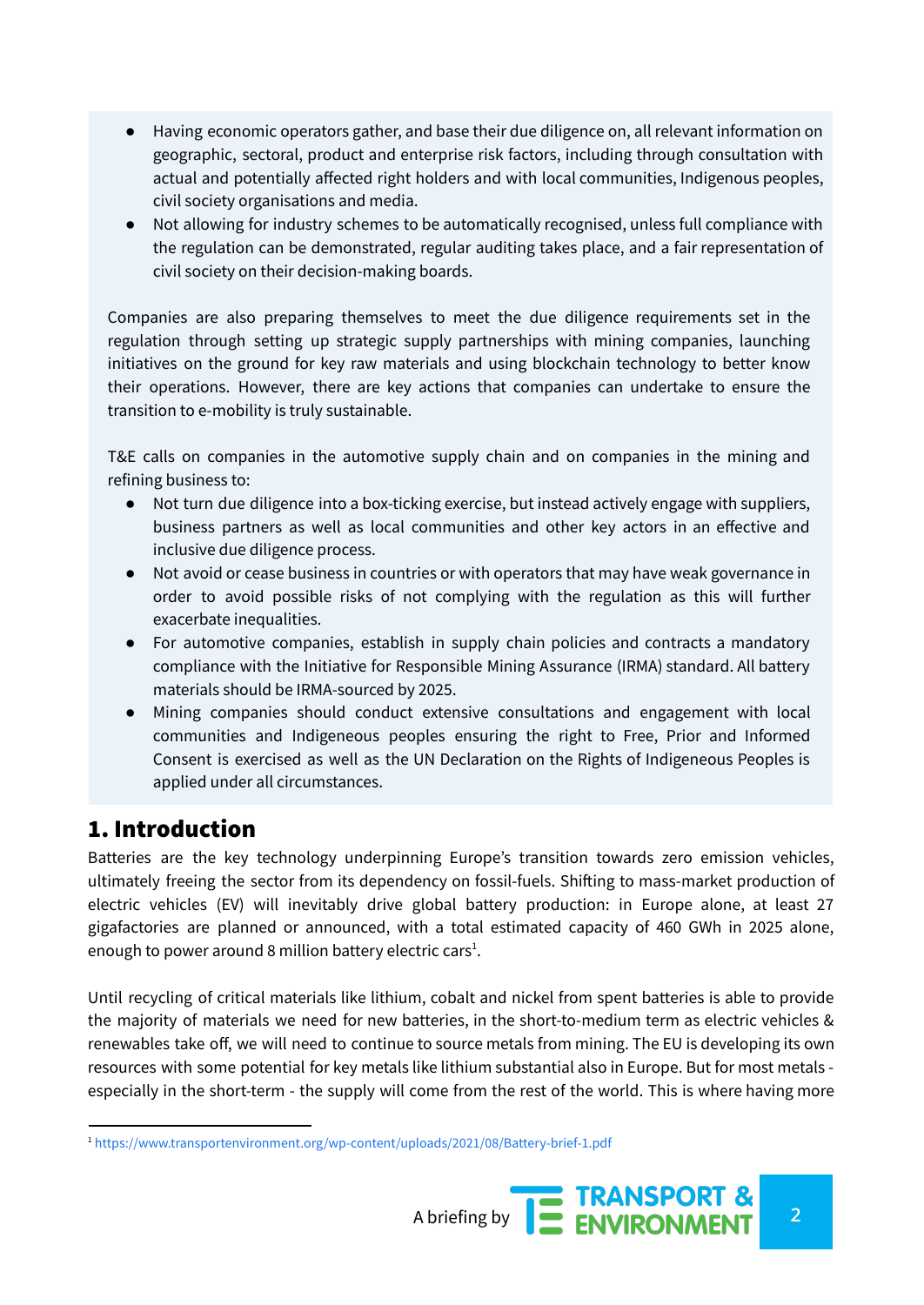transparent and ethical sourcing practices than today is key. Europe must therefore ensure the development and ramp up of sustainable and ethical extraction and refining practices, and fast.

In order to ensure that the transition to e-mobility is truly sustainable, an ambitious regulatory framework targeted at battery supply chains is required. In December 2020, the European Commission proposed the world's first ever sustainable battery law, proposing a framework for developing a green, ethical and world-leading battery supply chain in Europe. The proposed battery regulation also establishes for the first time a product-specific due diligence regime, with the aim of ensuring that battery raw materials such as cobalt, lithium and nickel are sourced according to high social and environmental standards. This initiative is welcome as it has the potential to have a positive global impact. Although welcome, the proposal presents some shortcomings that the European Parliament and the Council must amend and correct to ensure both human rights and the environment are protected wherever possible.

This paper will first provide an overview of the regulation to then look into how to improve and strengthen the proposed regulatory framework looking at both human rights and environmental related risks in the battery value chain. The paper will then look at what car manufacturers are doing in this space before finally moving onto recommendations for both policy makers and companies.

## 1.1. Context and overview of the proposal

In December 2020, the European Commission published its long-awaited proposal for the world's first ever sustainable battery law. The draft text looks at regulating important aspects of a battery's lifespan across four product categories: portable, automotive, electric vehicle and industrial batteries. Key aspects include, for example, a mandatory carbon footprint threshold for new batteries, battery collection targets and recycling targets. Crucially, it is also the first EU-wide legislation proposing a product-specific due diligence regime (Art. 39 of the regulation).

The proposed regime is largely based on the EU Conflict Minerals Regulation<sup>2</sup>, which addresses supply chain risks in the context of conflict minerals namely gold, tin, tungsten and tantalum. To reflect that, the regulation asks companies to base their due diligence policies on Annex II to the OECD Due Diligence Guidance for Responsible Supply Chains of Minerals from Conflict-Affected and High-Risk Areas<sup>3</sup> and would apply to economic operators placing both EV and industrial batteries on the EU market.

## **INFO BOX: Placing on the market and economic operators 4**

The proposed due diligence obligations, as outlined in Article 39 (1), apply to economic operators that place a battery on the EU market.

## **Placing on the market**

The placing of a product on the market means the first making available of a product for the purpose of distribution and/or use in the EEA territory.

<sup>4</sup> T&E interpretation based on a DG ENVI explanation in relation to the implementation of the Single Use Plastics Directive [\(link](https://ym.fi/documents/1410903/38678498/Placing+on+the+market.pdf/051b1230-e109-5ca9-09d1-cfbcdfd45f74/Placing+on+the+market.pdf?t=1628140356969)).



<sup>&</sup>lt;sup>2</sup> Regulation of the European Parliament and the Council laying down supply chain due diligence obligations for Union importers of tin, tantalum and tungsten, their ores, and gold originating from conflict-affected and high-risk areas, <https://eur-lex.europa.eu/legal-content/EN/TXT/PDF/?uri=CELEX:32017R0821&from=EN>

<sup>3</sup> <https://www.oecd.org/corporate/mne/GuidanceEdition2.pdf>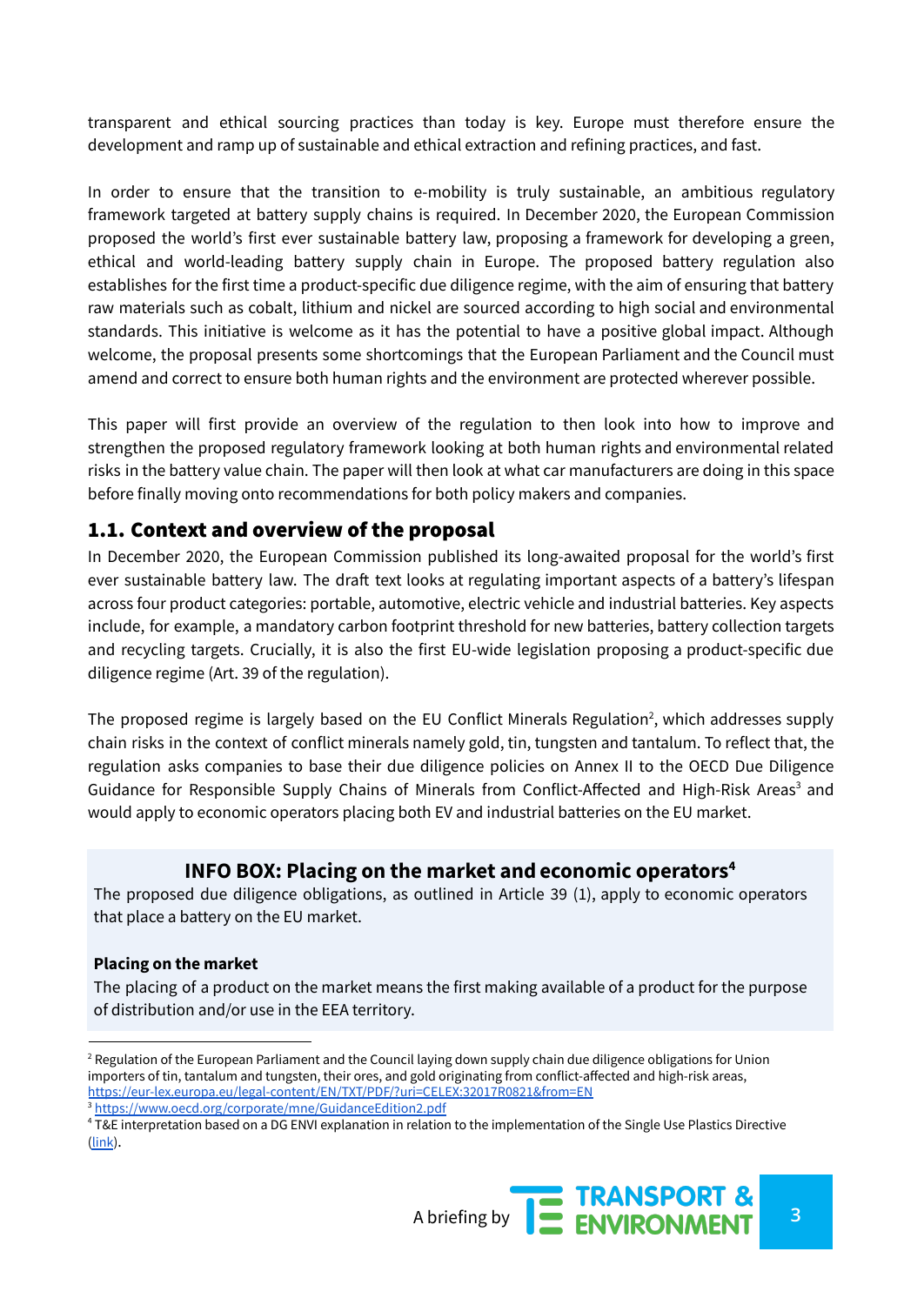#### **Economic operator**

An economic operator, in the context of the regulation, means a manufacturer, an importer or a distributor.

In the context of EV batteries, an economic operator could be either a car manufacturer or a battery manufacturing company producing in the EU or outside of the EU market.

Example 1: Tesla produces and markets its vehicles with Tesla-branded batteries. Tesla would have to conduct due diligence along its battery supply chain, being both a manufacturer and a distributor.

Example 2: A battery that is produced in China (e.g. for use in a EU-made EV) would have to have its due diligence conducted ahead of entering the EU market by the company (e.g. battery producer) itself.

Example 3: A company placing an electric vehicle (including the battery) produced outside of the EU on the EU market would have to conduct due diligence on the vehicle's battery.

As it stands, the new rules cover the supply chains of four key battery materials and their chemical compounds. These raw materials are cobalt, natural graphite, lithium and nickel. In relation to these, the regulation also identifies risk categories that companies should consider when conducting their due diligence. These categories, listed in Annex X (point 2) of the regulation, cover both environmental and human rights risks such as water, air, biodiversity but also human health, occupational health and safety and labour rights, amongst others.

Further to this, the regulation, under Article 72, proposes to allow industry schemes to apply to be recognised by the European Commision, although though it is not clear what privileges would be conferred to companies who are members of such schemes or whether membership of a recognised scheme would lead to an automatic assumption of compliance by the relevant authorities.

## 2. Strengthening the regulation

The introduction in the proposed new Battery Regulation of an obligation for economic operators to carry out human rights and environmental due diligence is welcome. The proposal however presents several shortcomings that risk to ultimately undermine the effectiveness of the proposed due diligence regime.

In this section we will firstly explore the gaps in the proposed due diligence regime and how it can be improved and strengthened, before specifically addressing environmental risk categories and instruments that the regulation should include. Section 2.1 is a summary of key points a joint-position paper T&E have published with Amnesty International<sup>5</sup>.

## 2.1 General due diligence rules and principles **Due diligence rules and principles**

<sup>&</sup>lt;sup>5</sup> The EU Battery Regulation's Due Diligence Rules (2021), [Link](https://www.transportenvironment.org/discover/the-eu-battery-regulations-due-diligence-rules/).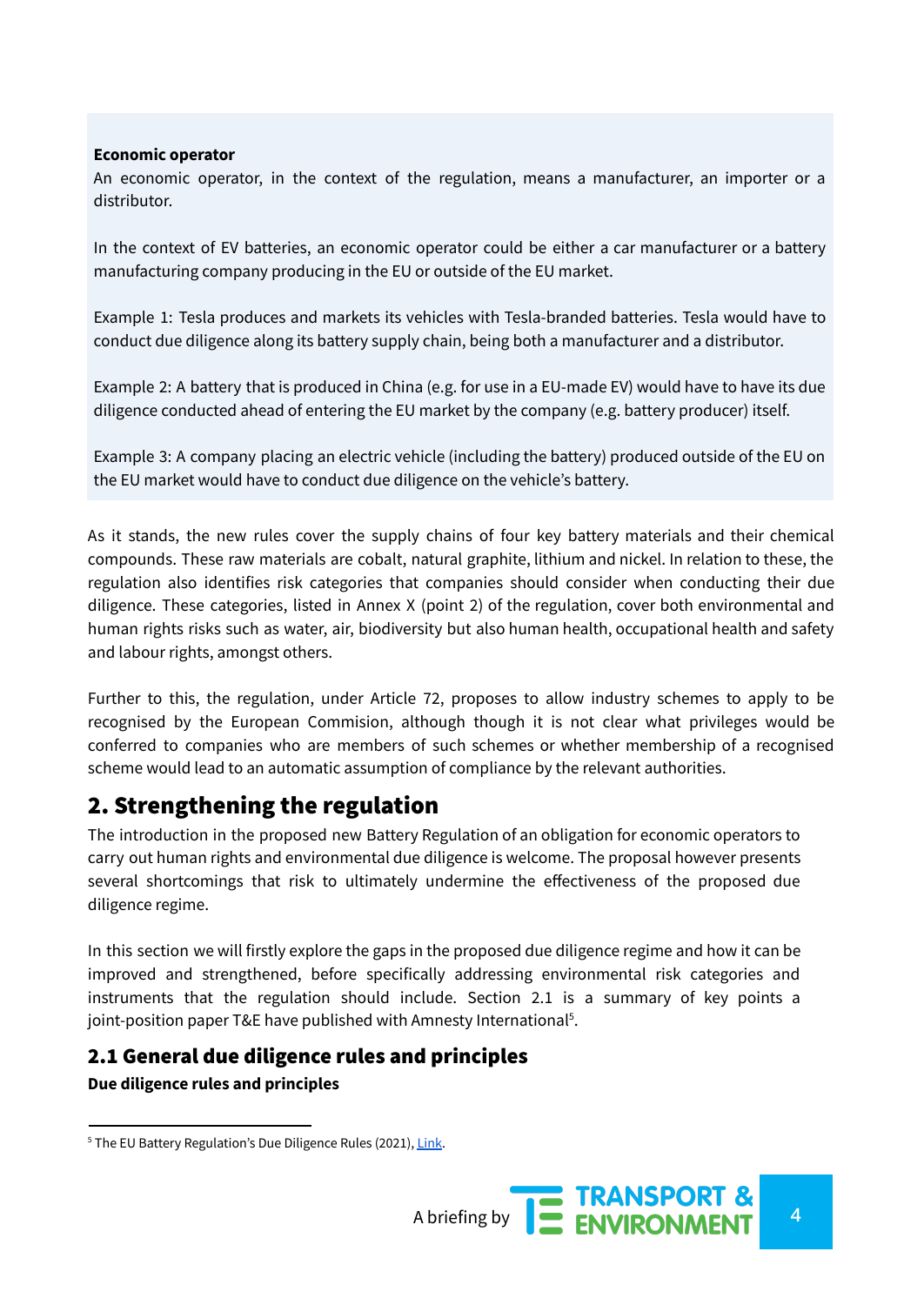Currently the proposed regulation's due diligence regime refers to the OECD Due Diligence Guidance for Responsible Supply Chains of Minerals from Conflict-Affected and High-Risk Areas (hereafter OECD Due Diligence Guidance), aligning with the methodology applied in the EU Conflict Minerals Regulation.

Referring exclusively to this guidance in Article 39 is, however, problematic as it only covers business activities and operations in conflict-affected and high-risk areas (CAHRAs). Consequently, this would mean that the obligation for economic actors to carry out due diligence would be limited geographically to CAHRAs only. For example, it would automatically exclude raw materials originating from the South American lithium triangle (Argentina, Bolivia, Chile) as these are countries not present on the CAHRA list $6$ .

Further, referring only to the OECD Due Diligence Guidance is problematic as it only addresses risks of gross human rights abuses such as torture and cruel, inhuman and degrading treatment, widespread sexual violence, and the worst forms of child labour. Therefore, the proposed due diligence scope would exclude important risks such as labour rights (right to unionise, right to a fair wage), but also land and water rights.

The scope of the due diligence regime must be expanded to be consistent with the UN Guiding Principles on Business and Human Rights (UNGPs)<sup>7</sup> and the OECD Guidelines for Multinational Enterprises (OECD MNE Guidelines) $8$  and aim to prevent any human rights harm. These instruments represent the most widely recognised international standards on the corporate responsibility to respect human rights and the environment, along with the ILO Tripartite Declaration of Principles concerning Multinational Enterprises and Social Policy (ILO MNE Principles) already mentioned in Annex X of the proposed regulation. The due diligence obligations established under the draft regulation should therefore be in line with these.

## **INFO BOX: International due diligence instruments explained**

## **United Nations Guiding Principles on Business and Human Rights (UNGPs)**

The UNGPs are a set of guidelines for States and companies to prevent, address and remedy human rights abuses committed in business operations. They were adopted by the UN Human Rights Council in June 2011, and endorsed by the European Union the very same year.

The Principles are built on the following pillars:

- The State duty to protect human rights against abuse by third parties, including business, through appropriate policies, legislation, regulations and adjudication;
- The corporate responsibility to respect human rights, meaning to act with due diligence to avoid infringing on the rights of others and address adverse impacts with which they are involved;
- The need for greater access to effective remedy, both judicial and non-judicial, for victims of business-related human rights abuse.

<sup>6</sup> <https://www.cahraslist.net/>

<sup>&</sup>lt;sup>7</sup> [https://www.ohchr.org/documents/publications/guidingprinciplesbusinesshr\\_en.pdf](https://www.ohchr.org/documents/publications/guidingprinciplesbusinesshr_en.pdf)

<sup>8</sup> <http://mneguidelines.oecd.org/guidelines/>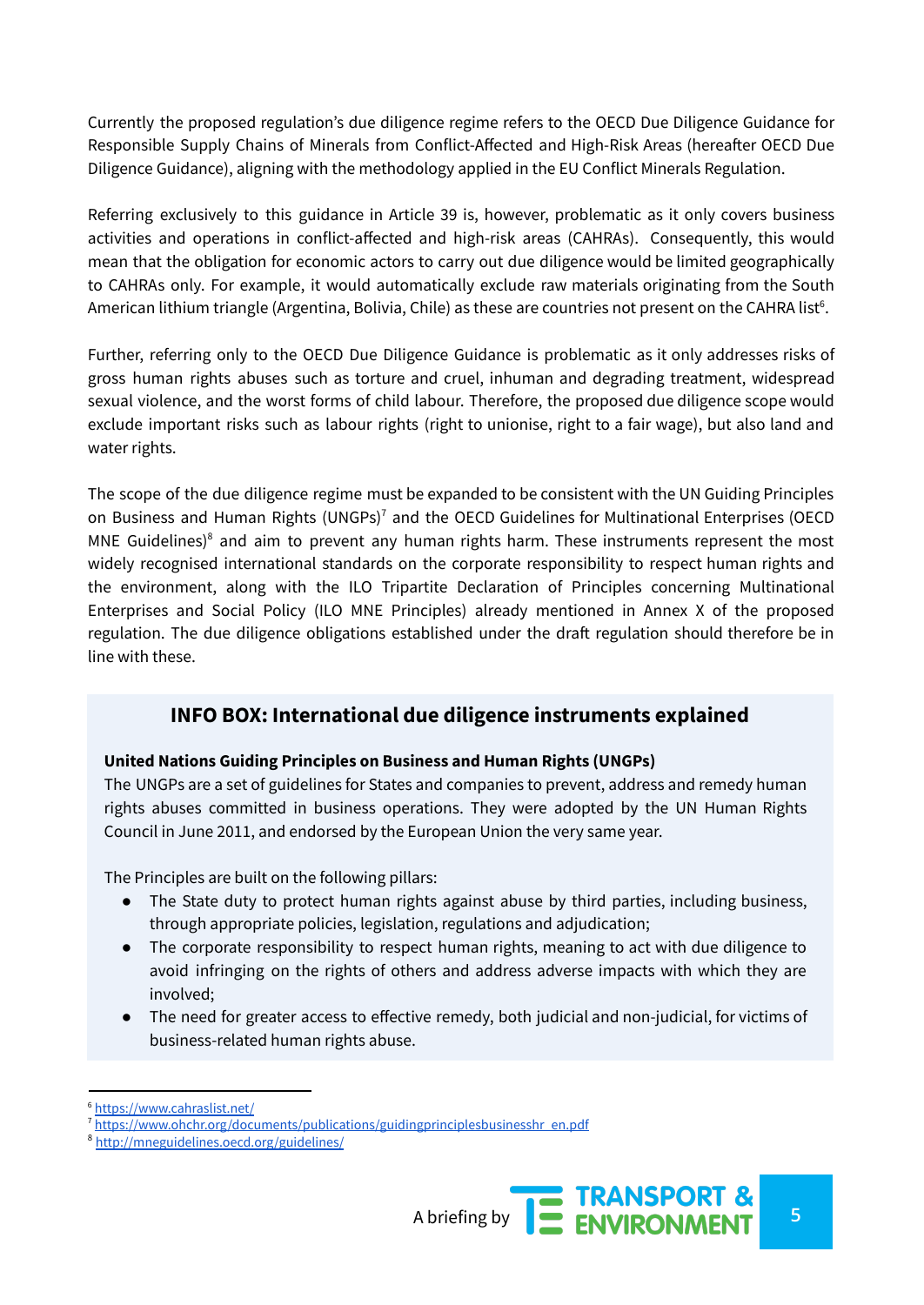#### **OECD Guidelines for Multinational Enterprises (OECD MNE Guidelines)**

The OECD MNE Guidelines are an international legal instrument with the most comprehensive set of government-backed recommendations on responsible business conduct in existence today. The guidelines recommend that enterprises conduct due diligence in order to identify, prevent or mitigate and account for how actual and potential adverse impacts are addressed. Whilst the guidelines are not legally binding on companies, they are binding on signatory governments, which are required to ensure the Guidelines are implemented and observed. The guidelines are accompanied by the OECD Due Diligence Guidance for Responsible Business Conduct<sup>9</sup> (OECD Guidance for RBC) which provides practical support to enterprises on the implementation of the OECD MNE Guidelines. The OECD Guidance for RBC provides plain-language explanations of its due diligence recommendations and associated provisions. The Guidance is included in Annex X (3) of the regulation.

## **OECD Due Diligence Guidance for Responsible Supply Chains of Minerals from Conflict-Affected and High-Risk Areas (OECD Due Diligence Guidance) 10**

The OECD Due Diligence Guidance is specifically tailored to the mining sector as it provides detailed recommendations to help companies respect human rights and avoid contributing to conflict through their mineral purchasing decisions and practices. The Guidance is for use by any company potentially sourcing minerals or metals from conflict-affected and high-risk areas, it is global in scope and applies to all mineral supply chains. Importantly, the guidance is accompanied by a practical 5-step framework $11$  to help companies implement the guidance itself.

#### **Basing due diligence on relevant information**

The proposed regulation requires economic operators to assess risks based on information retrieved through two means: the tracing system and the grievance mechanism.

#### 1. Tracing system

The proposed tracing system, as outlined in Art. 39 (3) (a), offers some transparency along the supply chain via the identification of the chain of custody (i.e. name and address of suppliers, transport route, smelter and refiner) and the quantity of minerals. This is welcome and technologies like blockchain have contributed significantly to tracing raw materials as further explored in section 3. Specifically in the context of conflict-related risks, such as funding to armed groups, geographic information - linked to CAHRAs - is a main indicator for red flags which indicate a potential risk. This is a crucial first step and a cornerstone of a transparent battery value chain. This alone is, however, clearly not sufficient to identify all risks that should be addressed in the due diligence process as relying solely on geographic information, and a chain of custody provided by the immediate supplier, fails to provide the full picture. Information on, for instance, environmental risks arising from a specific extraction technique used in a mine, labour rights risks, discrimination, or failures to consult with an indigenous community would be excluded. The proposed tracing system also fails to take into account other sources of information such as potentially affected rightsholders themselves, media or civil society organisations. For this reason,

<sup>9</sup> <https://www.oecd.org/corporate/mne/due-diligence-guidance-for-responsible-business-conduct.htm>

<sup>10</sup> <https://www.oecd.org/corporate/mne/mining.htm>

<sup>&</sup>lt;sup>11</sup> [https://mneguidelines.oecd.org/5%20Step%20Framework\\_A3.pdf](https://mneguidelines.oecd.org/5%20Step%20Framework_A3.pdf)

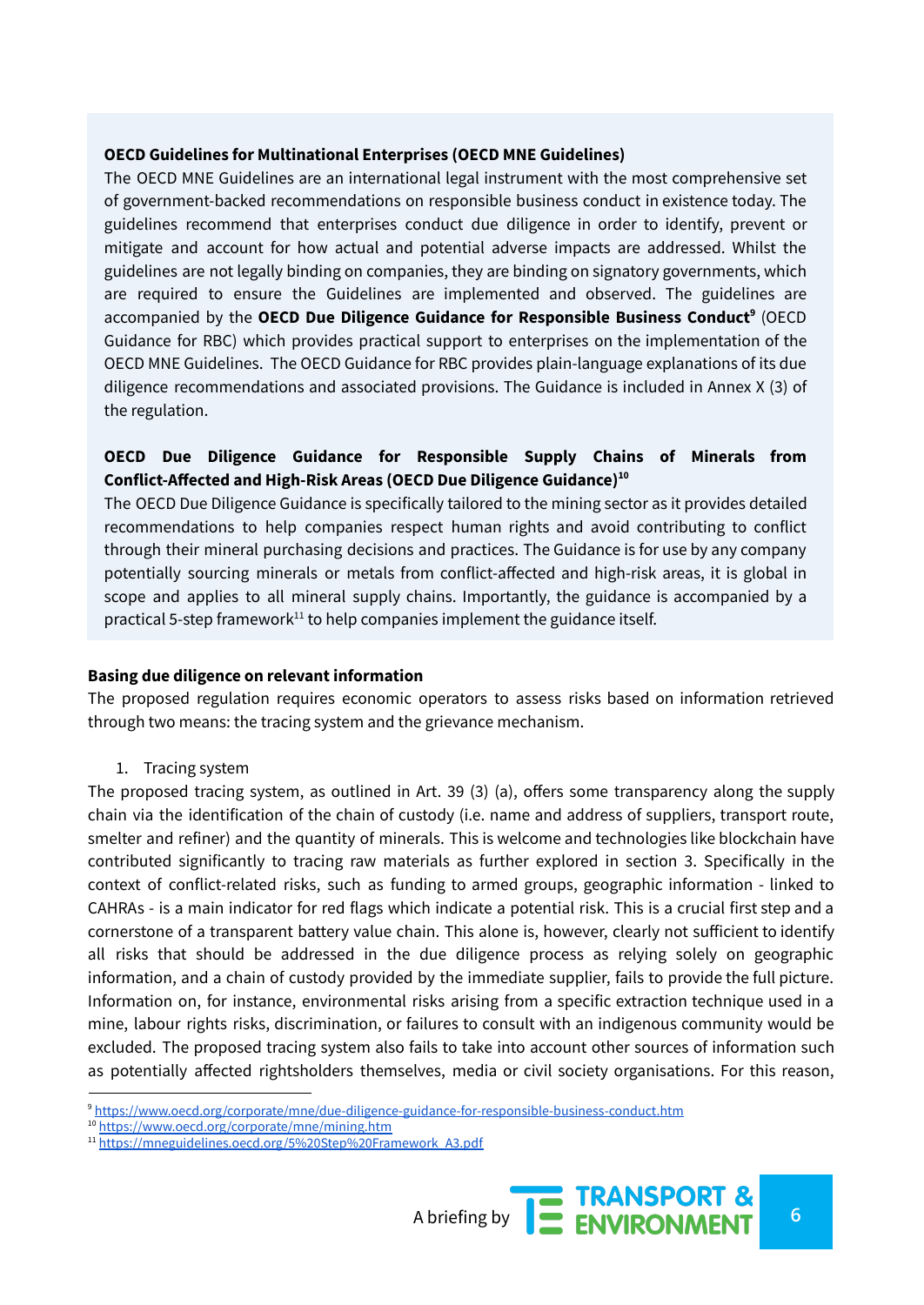economic operators must ensure that adequate consultation processes and stakeholder engagement takes place throughout the value chain and at every relevant stage: extraction, storage, transport, export, processing, battery manufacturing, end usage, and recycling.

#### 2. Grievance mechanism

The second tool identified in the regulation, outlined in Art.39 (3) (b) line 22, to retrieve information is the grievance mechanism<sup>12</sup> which, similarly to the tracking system, will not fill the information gap unless certain steps are taken.

For a grievance mechanism to be effective, it requires proactive steps taken by the actual or potentially aggrieved party. Ultimately, whether or not such a mechanism will be used will depend on whether those affected are informed about the human rights and environmental risks, know about the grievance mechanism, have confidence in it and feel empowered to use it. Further, a grievance mechanism at the level of the battery producers and/or carmakers will hardly be accessible for workers and communities harmed by extractive or other potentially damaging activities upstream. As an alerting system it is therefore unlikely to pick up on risks further up the supply chain.

To ensure all relevant risks are identified in the due diligence process, economic operators must therefore not only use information retrieved through the tracing system and grievance mechanisms, but crucially also information obtained through consultation with potentially affected right holders, such as local communities, Indigenous peoples, NGOs, media and other sources.

#### **Access to justice**

Enable access to justice for victims by requiring economic operators to remediate harm and by removing procedural obstacles to judicial review, provisions that are, as it stands, missing from the proposal.

In line with the third pillar of the UNGPs, as outlined in the info box, economic operators should proactively engage in remediation if they cause or contribute to harm by way of actions or omissions. Economic operators should be liable for human rights and environmental harm they, or a company they control or have the ability to control, has caused or contributed to.

It is important also for the regulation to provide access to justice in the EU, whether harm occurred inside or outside the EU. This includes a fairer distribution of the burden of proof for all evidentiary elements, for instance through a reversal of the burden of proof in relation to causation of the harm (e.g. the company must prove harm did not take place), and adequate time limitations for victims' transnational claims. Crucially, the latter should take into account the fact that environmental impacts or the consequences may only be discovered long after they occur (e.g. the impact of mining on fresh water supplies).

#### **Industry schemes**

 $12$  A grievance mechanism is a formal, legal or non-legal (or 'judicial/non-judicial') complaint process that can be used by individuals, workers, communities and/or civil society organisations that are being negatively affected by certain business activities and operations.

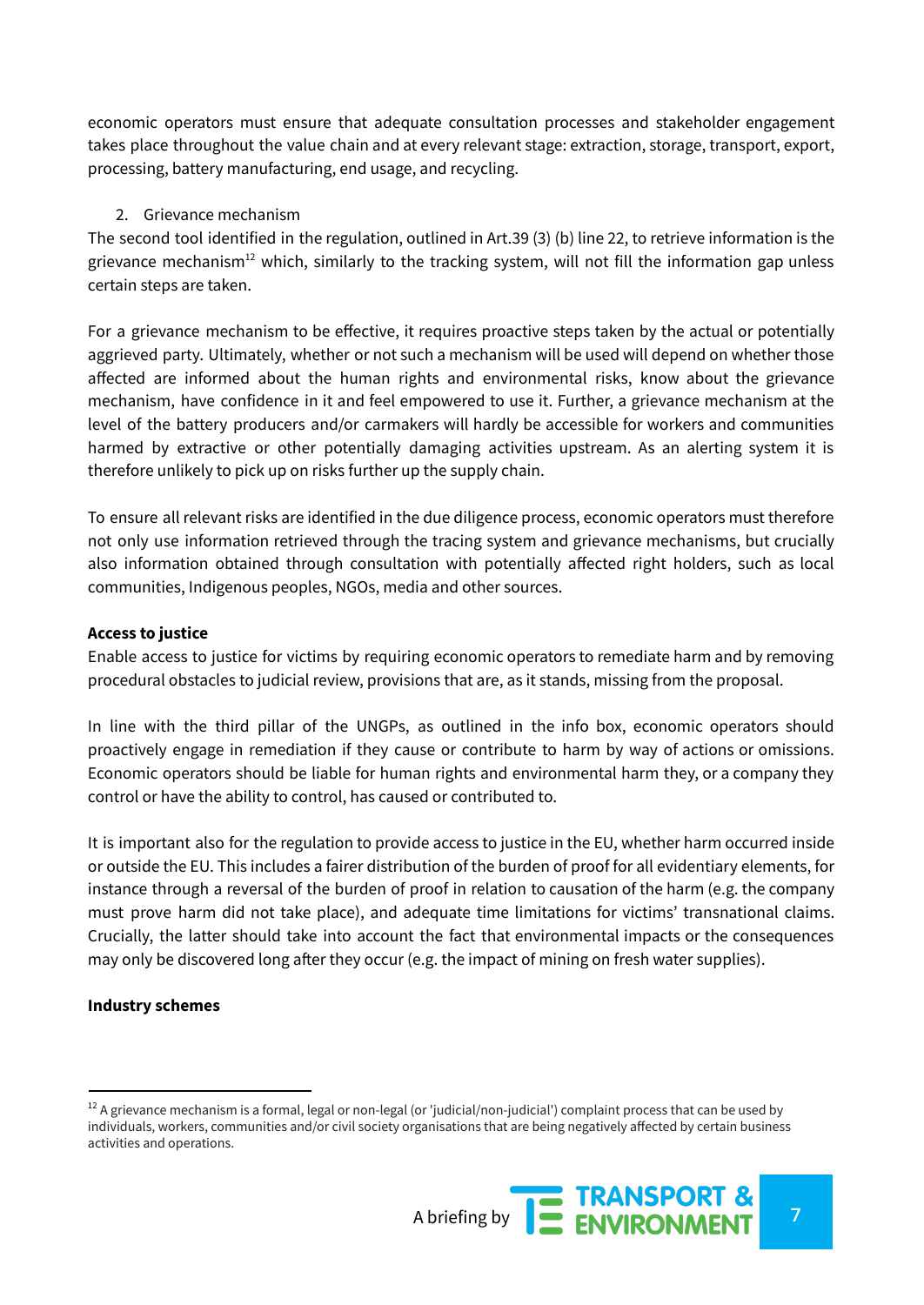The proposed regulation tasks the European Commission with the recognition of due diligence industry schemes, which would enable economic operators to comply with the due diligence requirements set out in the regulation itself as set out in Art. 72.

The Conflict Minerals Regulation, which was signed into law in 2017 and entered into force in 2021, allows for the recognition of industry-led schemes, although at the time of writing none have been formally recognised. Importantly also, the OECD conducted an alignment exercise<sup>13</sup>, a process by which the OECD assesses the alignment of participating industry-schemes with the OECD Due Diligence Guidance, has shown that industry schemes regularly fail to adequately ensure that their members are compliant with due diligence standards. In the case of the biofuels industry too, the European Court of Auditors found that the standards presented by voluntary schemes as a basis for their recognition were not always applied in practice and that they were not ultimately verified by the authorities $<sup>14</sup>$ .</sup>

Industry schemes can help companies meet the due diligence requirements set out in the regulation, however it is crucial that companies are solely responsible for their due diligence obligations and meeting the requirements set out in Art.39. Unless industry schemes, and companies adhering to such schemes, can demonstrate they fully comply with the regulation, are regularly audited, and have a fair representation of civil society on their decision-making boards, they cannot be accepted in the legal framework of the regulation. Furthermore, a situation where members of a recognised scheme are presumed to be compliant with the regulation without the necessary checks should be avoided at all costs.

## 2.2 Environmental Due Diligence

As mentioned in previous sections, the proposed regulation in Annex X (2) identifies four generic environmental risk categories related to the supply chains of cobalt, natural graphite, lithium and nickel and their chemical compounds. These categories are air, water, soil, and biodiversity.

The Commission also identifies in the proposal (Annex  $X(3)$ ) related international instruments covering the risks referred to above, instruments which the Commission will use to develop guidelines for companies to respect when undertaking their due diligence. However, the only listed international instrument covering the environment is the Convention on Biological Diversity Decision COP VIII/28, with its voluntary guidelines on biodiversity-inclusive impact assessment.

Whilst the field of human rights law has a long track-record with a comprehensive body of internationally recognised standards, such as ones from the United Nations and the International Labour Organization, the same cannot be said for the field of international environmental law, which often presents a more fragmented picture. For this reason, and to ensure legal certainty for economic operators, the regulation should better define environmental risk categories and associated environmental instruments.

<sup>&</sup>lt;sup>14</sup> ECA, Certifying biofuels: [weaknesses](https://www.eca.europa.eu/en/Pages/NewsItem.aspx?nid=7172) in recognition and supervision of the system (europa.eu), Transport & Environment (September 2, 2016), Sustainable biofuels certification challenged by EU auditors. [Link](https://www.transportenvironment.org/news/sustainable%E2%80%99-biofuels-certification-challenged-eu-auditors) here.



<sup>13</sup> <https://www.oecd.org/corporate/industry-initiatives-alignment-assessment.htm>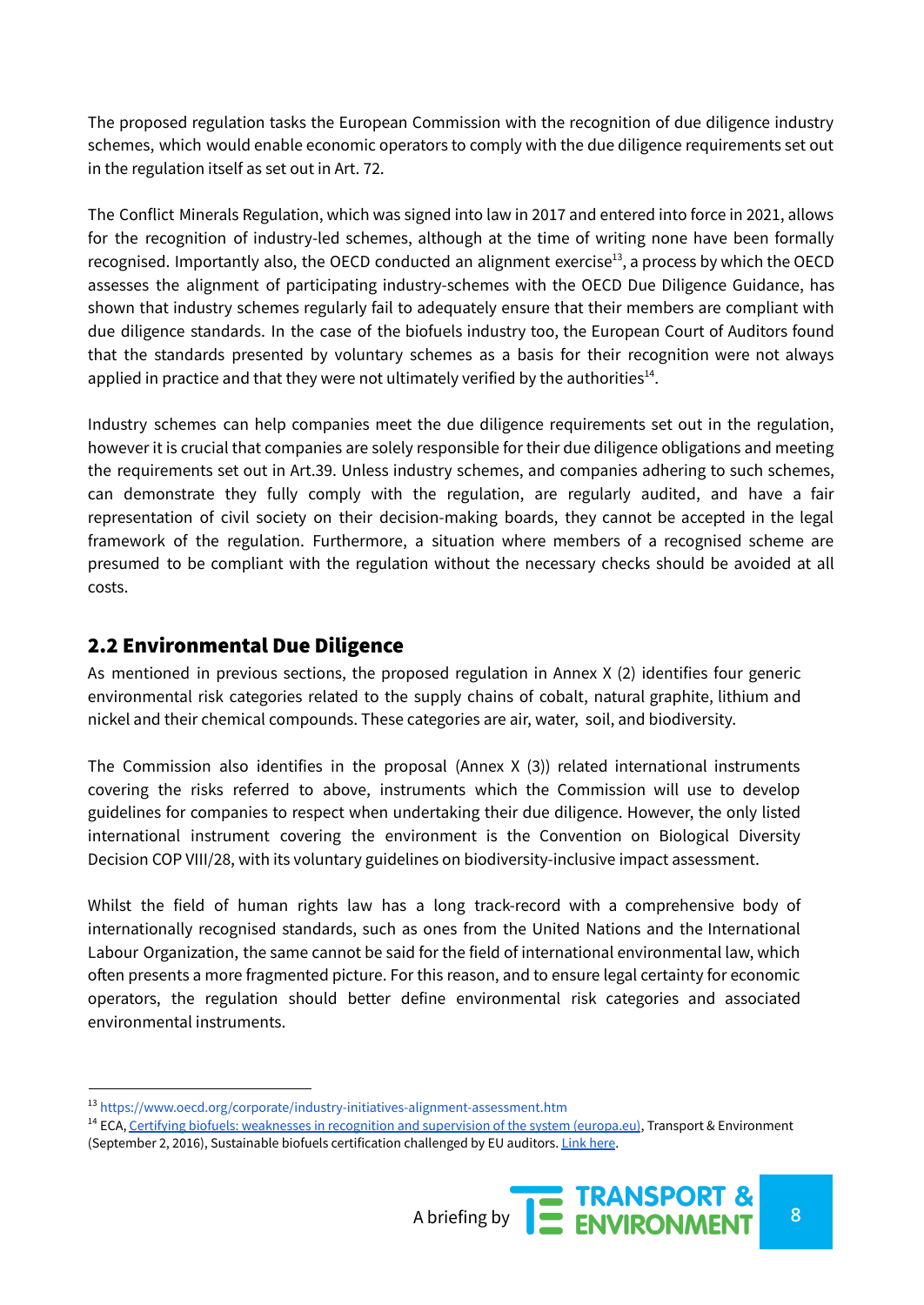For example, as aforementioned, the regulation mentions water as a risk category. This definition however is too broad and risks that water-related issues such as water use and depletion, water pollution, access to water are not adequately addressed. This risk category is important in the context of lithium extraction: the Atacama Desert for instance, part of the South American lithium triangle, is a water-deprived yet mineral rich location. Especially in fragile ecosystems it is important that the regulation addresses these specific risks with adequate instruments.

In order to identify which environmental instruments are best fit to tackle the risks identified in the regulation, T&E commission a study<sup>15</sup> to Levin Sources with the aim of identifying the international instruments which would best cover risk categories, whilst providing legal certainty for companies. Additionally, T&E provided Levin Sources with a more detailed version of the environmental risk categories, which can be found in the Annex of the study itself.

The study undertook an analysis of the risk categories comparing them against international environmental standards, European Union standards and ones from private initiatives. The consultancy was asked to prioritise international agreements to which the EU and its member states are party as they are applicable globally and widely recognised. It is important to note that international agreements, although they are often addressed to states, the objectives of those can and should be translated into concrete obligations for companies via the guidelines to be developed by the European Commission under Art.39 (7). Where a gap is present, EU law or private initiatives should be considered to design said guidelines.

The following section will present T&E's recommendations of the best environmental instruments the European Commission should consider when developing the guidelines for companies.

## 2.2.1 Environmental instruments

## **1. Air**

The first risk category presents specific risks linked to air quality and management such as dust and other pollutants. Mining operations specifically, with rocks being unearthed, moved, and crushed can result in a significant increase of the amount of dust and particulates in the air. Further along the supply chain, copper smelting is associated with emitting large quantities of particulate matter, trace elements, and sulfur oxides, which can have adverse effects on human health and the environment $^{16}$ .

Under this first risk category, Levin Sources identified one international instrument, the "UNECE Convention on Long-range Transboundary Air Pollution (1979) and Extended Protocols", which however does not have clear guidelines to companies. The convention provides a forum for Parties to negotiate and agree on binding obligations to reduce emissions. It has been extended by eight protocols which contain legally binding targets for emission reductions. In the context of supply chains of battery raw materials, the instrument is therefore too generic and not addressed to specific issues arising in the industry's specific context.

<sup>&</sup>lt;sup>15</sup>Analysis of Environmental Instruments by Levin Sources. [Link.](https://www.transportenvironment.org/discover/due-diligence-rules-for-batteries-making-them-work-for-the-environment-and-communities/)

<sup>&</sup>lt;sup>16</sup> Stanojevic AB (2021) Air pollution emission from the copper smelter Complex Bor in Serbia. Ann Environ Sci Toxicol 5(1): 023-026. DOI: 10.17352/aest.000032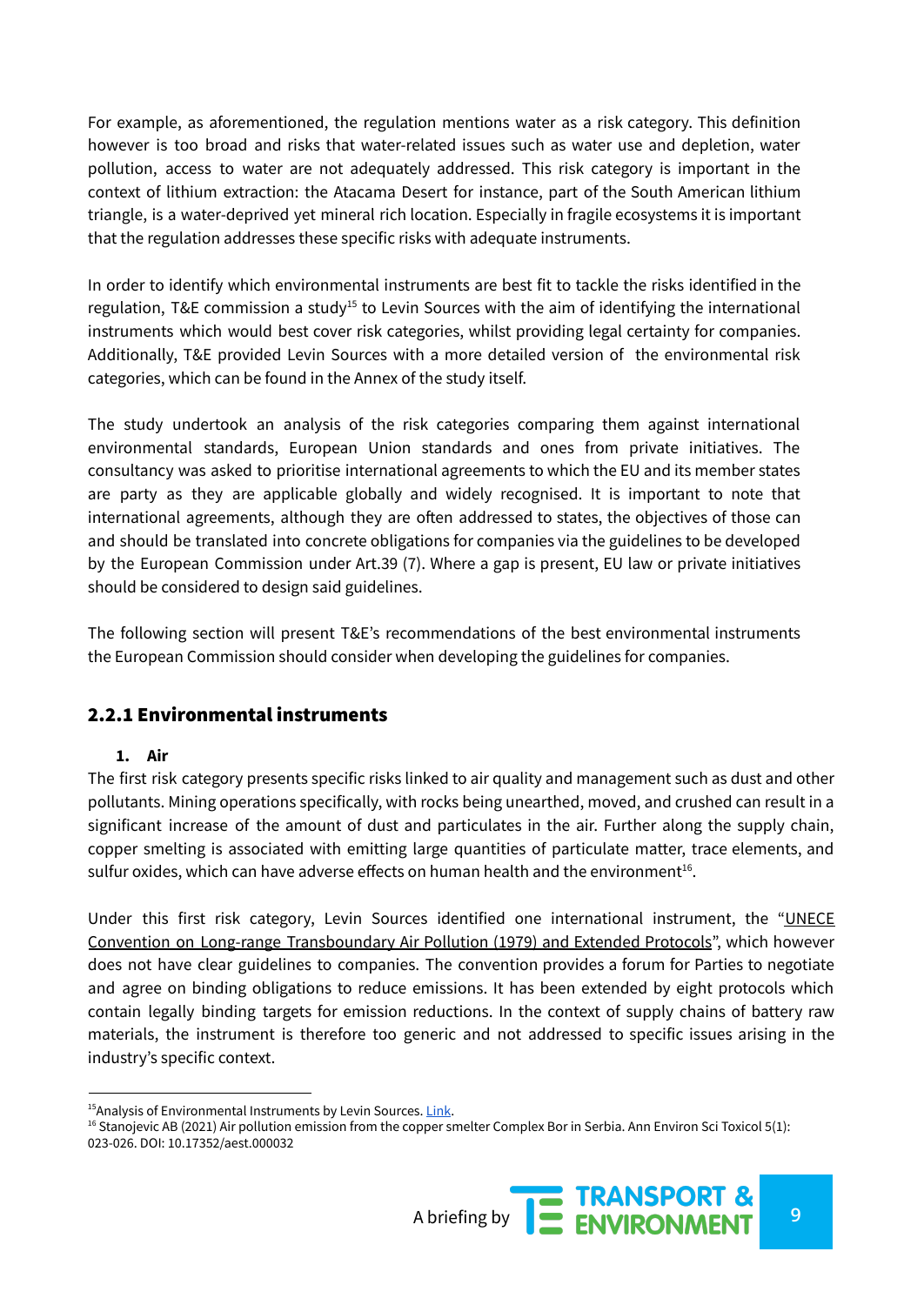Under EU instruments, the research found that the "Industrial Emissions Directive" (IED) would be best fit as it provides extensive guidance for companies, regulating pollutant emissions from industrial installations. However, whilst the IED may be suitable to cover stages of a battery's supply chain such as cathode manufacturing, it may not be suitable in the context of raw material extraction as it does not cover mining.

Therefore, under the first risk category, T&E has concluded that there is no single instrument which would duly cover issues related to air quality management such as pollutant emissions.

## **2. Water**

The second risk category is water, which is linked to risks related to water use and depletion such as efficient use (water management) and recycling of water, groundwater use, access to water. Linked to wastewater, risks include wastewater management and water contamination at wide, across different types of water bodies. An example of water pollution is acid mine drainage; for instance as caused by the Summitville Mine in Colorado which killed all biological life in a 17-mile stretch of the Alamosa River<sup>17</sup>. It is important to note that this risk category is important in relation to mining but also to wider industrial activities such as discharging toxic waste into waterways.

Under the second risk category, T&E identified several key instruments under this risk category to be added to Annex X.

The most relevant instrument is the "Setting Site Water Targets Informed By Catchment Context: A Guide For Companies (2019)", which was done by multiple stakeholders including the UN Global Compact, the CDP CEO Water Mandate, the World Wildlife Fund and others. Specifically, it aims to help companies set effective site water targets in a catchment context. The guide is targeted to all sectors, including mining.

A second relevant international instrument is the "Guidance for Companies on Respecting the Human Rights to Water and Sanitation (2015)" which was done by the UN Global Compact and the Pacific Institute, providing companies with practical measures on how to bring a human right lens to their corporate water stewardship strategies. Similar to the previous instrument, it is designed to be applicable to a broad range of companies, including mining companies.

A third relevant instrument is the "Ramsar Convention". The aim of this convention is the conservation and wise use of all wetlands, including all lakes and rivers, underground aquifers, swamps and marshes, wet grasslands, peatlands, oases, estuaries, deltas and tidal flats, mangroves and other coastal areas, coral reefs, and all human-made sites such as fish ponds, rice paddies, reservoirs and salt pans. The convention is particularly important as it is the first modern treaty between nations aimed at conserving clearly defined natural resources.

In the context of water-related risks, a private sector initiative worth nothing for companies in this specific category is the "Alliance for Water Stewardship" (AWS), which is a global membership collaboration comprising businesses, NGOs and the public sector. The members adopt and promote a

<sup>17</sup> [https://earthworks.org/issues/acid\\_mine\\_drainage/](https://earthworks.org/issues/acid_mine_drainage/)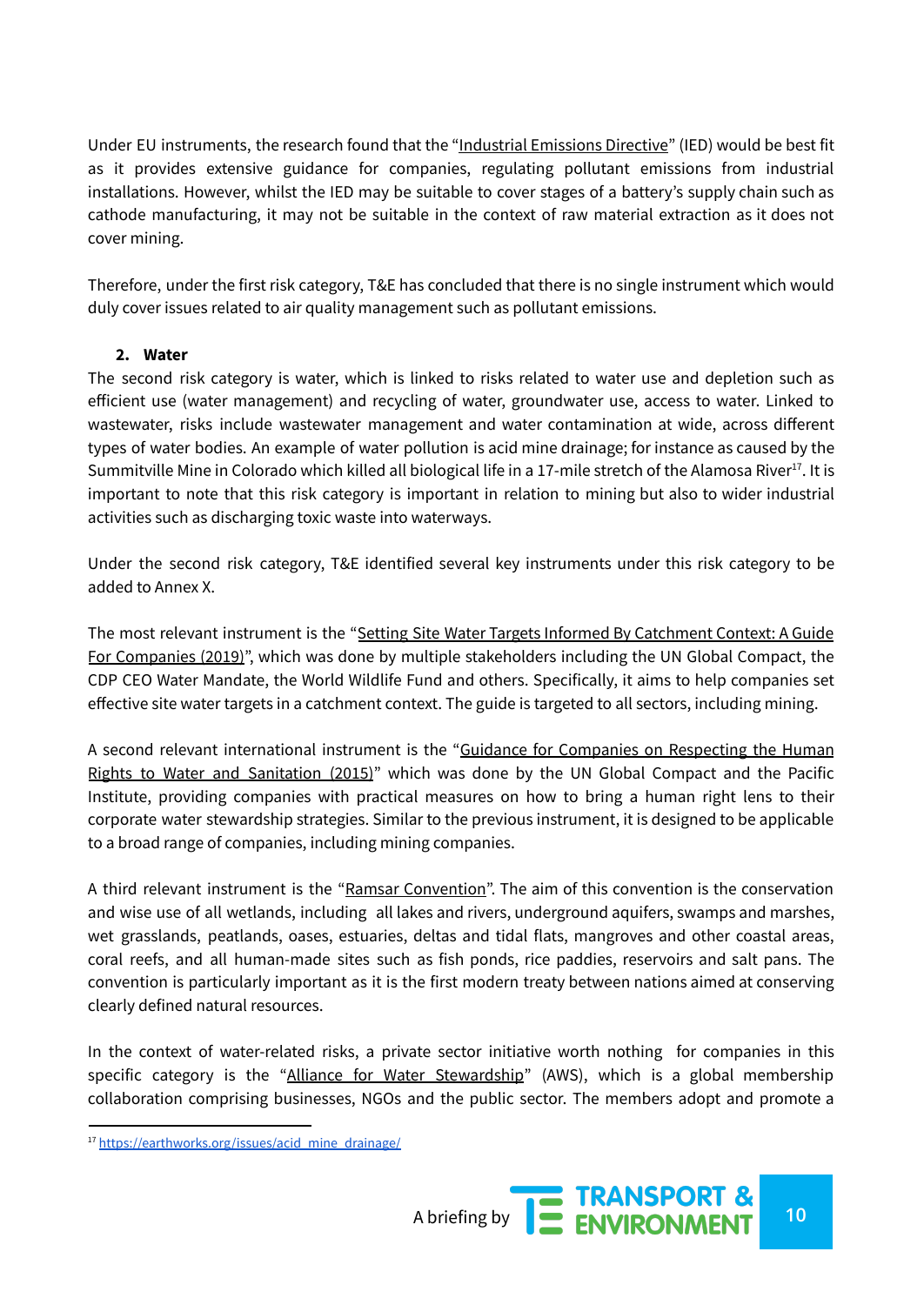universal framework for the sustainable use of water – the International Water Stewardship Standard, or AWS Standard – that drives, recognises and rewards good water stewardship performance.

## **3. Soil**

Soil-related risks include soil contamination, soil erosion, land-degradation as well as activities related to post-mine closures. For example, as study on the impacts of nickel mining<sup>18</sup> on soil quality in Indonesia which linked the mining operations to decreased soil fertility of tropical tree species.

For soil, the best identified international instrument that should be added to the regulation is the "Voluntary Guidelines for Sustainable Soil Management (2017)" which provides technical recommendations for companies on how sustainable soil management can be achieved. The guidelines were adopted by the Food and Agriculture Organization (FAO) and its member countries in 2016.

Other important instruments that help address soil management, from an EU perspective, are the "Industrial Emissions Directive" and the "Land use, land use change and Forestry Regulation".

It is important to flag however that above mentioned instruments do not cover mine-rehabilitation issues.

## **4. Biodiversity**

Biodiversity is a cross-cutting risk category that includes damages to ecosystem services such as habitats, flora and fauna, as well as specific risks such as forests (and deforestation). In the case of lithium mining in the Atacama desert for example, the area is a habitat for migratory and resident birds including the endangered Andean flamingo. Harmful cyanobacteria usually eaten by these birds accumulate in the water polluted by lithium extraction, ultimately putting both local fauna and human health at risk $^{19}$ .

In the context of biodiversity risks, the proposed regulation already includes an important instrument, as mentioned in section 2.2, which is the "Convention on Biological Diversity Decision COP VIII/28 - Voluntary guidelines on Biodiversity-Inclusive impact assessment". To strengthen this risk category, the "Framework for Corporate Action on Biodiversity and Ecosystem (2012)" should also be added. The framework is a guidance developed by the UN Global Compact and the International Union for Conservation of Nature (IUCN), providing the tools for developing, implementing and disclosing practices and policies on biodiversity and ecosystem services incorporated into corporate sustainability strategies.

Further, the regulation should also include the Natura 2000 network, the world's largest coordinated network of protected areas, to establish no-go areas for any type of industrial activity, including mining.

## **5. Climate change**

Climate change is one of the risks T&E advocates to be added to the risk categories. As part of the battery regulation, businesses must address their impact on climate change, namely greenhouse gas emissions,

<sup>&</sup>lt;sup>18</sup> Ricksy Prematuri, Maman Turjaman, Takumi Sato, Keitaro Tawaraya, "The Impact of Nickel Mining on Soil Properties and Growth of Two Fast-Growing Tropical Trees Species", International Journal of Forestry Research, vol. 2020, Article ID 8837590, 9 pages, 2020. <https://doi.org/10.1155/2020/8837590>

<sup>19</sup> <https://www.nature.com/articles/d41586-018-05233-7>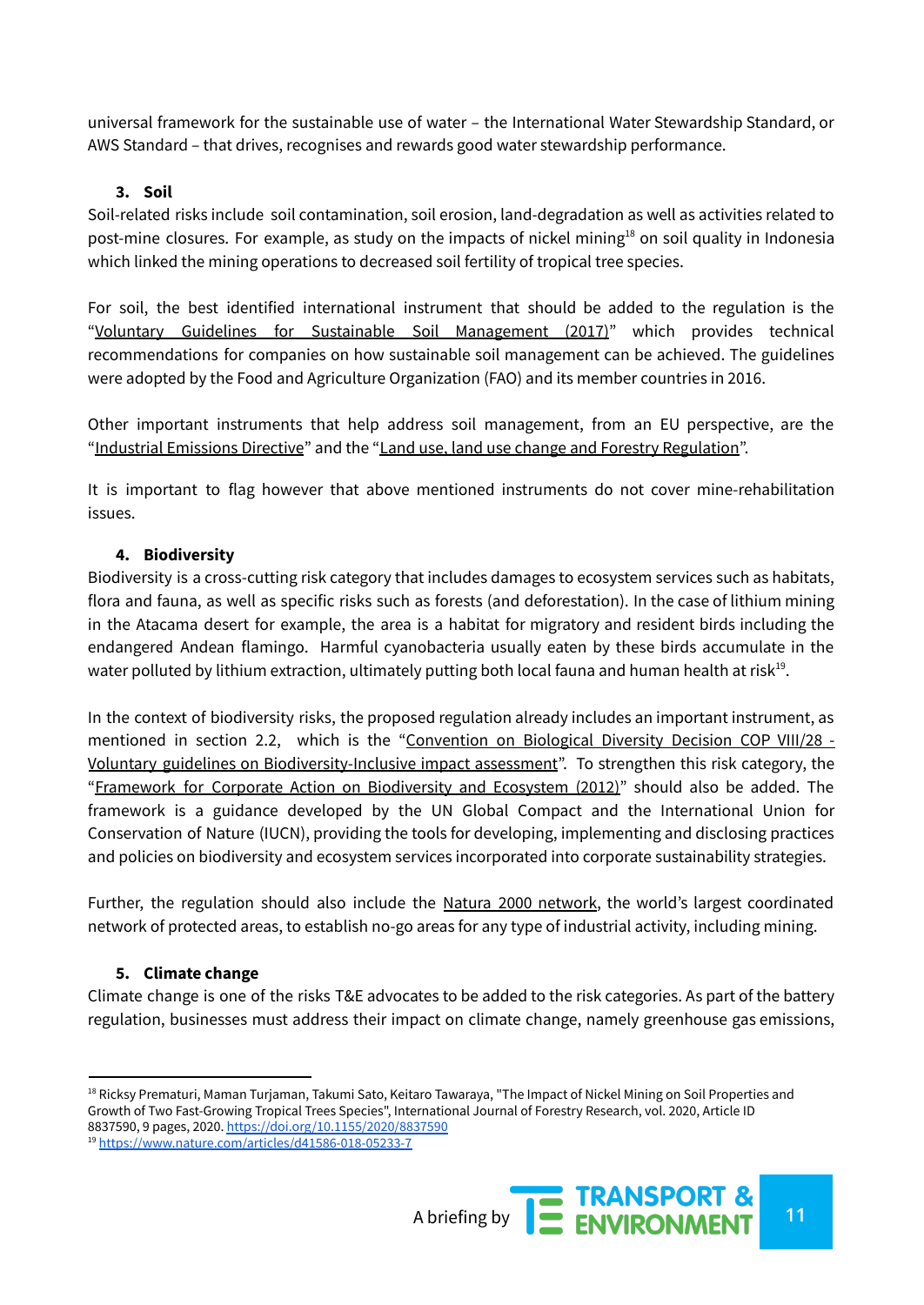which the mining sector alone contributes to between 4 to  $7\%$  globally<sup>20</sup>. The best international agreement to address this, and to be added to the regulation, is the UN Paris Agreement which, despite not having clear guidelines for companies, is the most significant global climate agreement.

The guidance on "Adapting for a Green Economy: Companies, Communities and Climate Change (2011)", done by the UN Global Compact, UNEP, World Resources Institute and Oxfam is also relevant in the context of climate change as it presents the business case for climate adaptation in ways that build the resilience of vulnerable communities in developing countries. As well as having clear guidelines for companies, it also applies to multiple sectors including mining.

A third instrument is "The Guide for Responsible Corporate Engagement in Climate Policy (2013)", a guide developed by UNEP, UN Global Compact, World Resources Institute and World Wildlife Fund which sets baseline expectations for companies to provide input to governments for the creation of effective climate policies. Applying to multiple sectors, including mining, it provides practical insights on how companies can constructively address climate policy.

## **6. Waste treatment**

Another category that is currently missing and should be added to the regulation, which is key in the context of mining and battery supply chains at large, is waste treatment.

In the mining industry specifically, the correct disposal of mining waste, or mine tailings, is a key issue that can gravely impact biodiversity, water quality, as well as human lives. Mine tailings in fact can be either disposed of in the deep-sea (a harmful practice that only five countries globally allow, amongst them Norway and Chile), can be stored in the form of dams or can be dry-stacked (which to date is the best option). Incorrect management of mine tailings in recent years has caused the catastrophic collapse in January 2019 of an iron mine in Brumadinho, Brazil $^{21}$ , disaster which killed over 270 people and contaminated significant swaths of rivers and soil with long-term effects. Only four years earlier, the failure of the Bento Rodrigues tailings dam<sup>22</sup> at the Samarco mine, in the same state, and with the same mine owner, wreaked havoc on surrounding communities and ecosystems.

In the context of waste at large, the "Minamata Convention" should be added to the regulation. The convention, which entered into force in 2017, aims at controlling the anthropogenic releases of mercury throughout its lifecycle. Mercury is also found as a natural amalgam in copper ores and nickel-copper ones as well as being used in specific extraction-related processes. Applying the Minamata convention is important as it controls measures on waste emissions to air and on releases of mercury to land and water, as well as addressing interim storage of mercury and its disposal.

In terms of European instruments, in the context mining, the most relevant ones that the regulation should include are the "Best Available Techniques (BAT) Reference Document for the Management of Waste from Extractive Industries in accordance with Directive 2006/21/EC (2018)", which addresses risks

20

<sup>21</sup> <https://www.theguardian.com/world/2019/jan/28/brazil-dam-collapse-mining-disaster-victim-search-latest-news>

<sup>&</sup>lt;sup>22</sup> <https://www.theguardian.com/world/2018/feb/28/brazil-dam-collapse-samarco-fundao-mining>



[https://www.spglobal.com/platts/en/market-insights/latest-news/coal/072720-mining-faces-pressure-for-net-zero-targets](https://www.spglobal.com/platts/en/market-insights/latest-news/coal/072720-mining-faces-pressure-for-net-zero-targets-as-demand-rises-for-clean-energy-raw-materials)[as-demand-rises-for-clean-energy-raw-materials](https://www.spglobal.com/platts/en/market-insights/latest-news/coal/072720-mining-faces-pressure-for-net-zero-targets-as-demand-rises-for-clean-energy-raw-materials)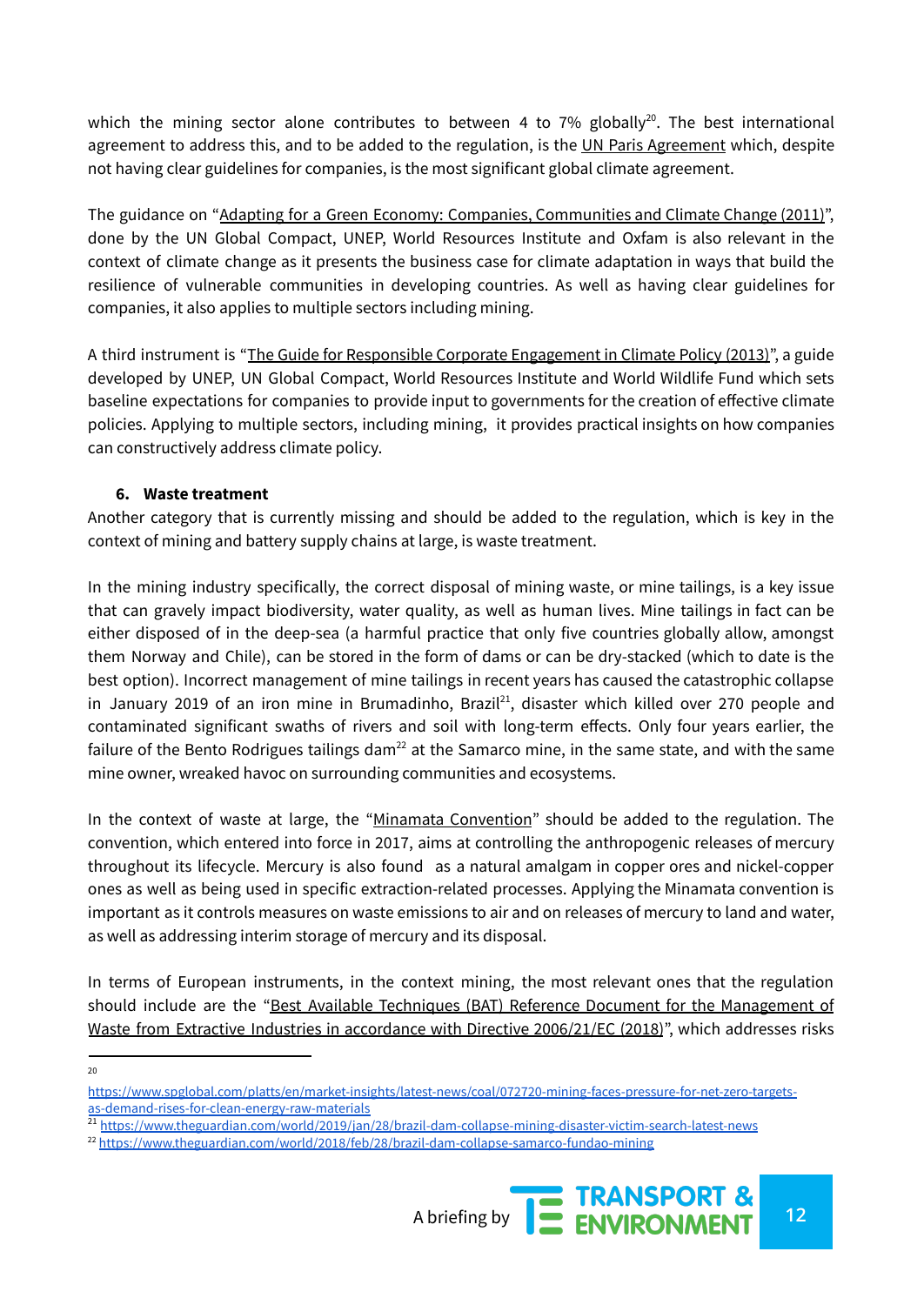linked to water, air and soil pollution and has clear guidance for companies. The "EU Mining Waste Directive" (EC-BAR) should also be considered, as it aims to ensure that mining waste is properly managed to avoid damaging the environment.

Still in the context of mining waste, the International Council on Mining and Metals (ICMM) together with the UNEP and the Principles for Responsible Investment (PRI) developed the "Global Industry Standard on Tailings Management" (GISTM). The standard is directed at operators and applies to tailing facilities, both existing and future ones and was developed following the Brumadino mine disaster.

NGOs in the mining space however have highlighted important shortfalls<sup>23</sup> with the GISTM, such as requiring financial assurance and insurance of companies, seeking community consent at all stages of the process and ensuring reliable grievance mechanisms are put in place. In this regard, a group of over 150 scientists, community organisations and NGOs globally published the "Safety First: [Guidelines](https://earthworks.org/safety-first) for Responsible Mine Tailings [Management"](https://earthworks.org/safety-first), which T&E recommends are also taken into account in order to prevent future disasters.

## **7. Cross-cutting instruments**

Additional instruments that T&E would like the regulation to include in Annex X are cross-cutting and relevant in the context of environmental due diligence.

The first one is the "Aarhus Convention" on Access to Information, Public Participation in Decision-making and Access to Justice in Environmental Matters which establishes a number of rights of the public (individuals and their associations) with regards to the environment broadly. The Convention provides for the access to environmental information, the public participation in environmental decision making and the right to review procedures to challenge public decisions.

The second one is the "Environmental Liability Directive (Directive 2004/35/EC )", which establishes a framework based on the "polluter pays" principle to prevent and remediate environmental damage.

Both instruments are important in ensuring environmental damages can be accounted for by individuals or groups of people.

## 2.3 Other gaps in the regulation

#### **Addition of Copper, Iron and Bauxite to Annex X**

Copper is a key battery material and is used at both the cell level in the anode and at the pack level in the electrical interconnects. With EV battery demand and production set to grow exponentially, demand for copper within the automotive sector will do so too - as pointed out by the industry itself<sup>24</sup>. Furthermore, copper and cobalt, which falls within the scope of the regulation, are often mined together, where cobalt is mined as a by-product of copper (and nickel) mining, e.g. in the Copper-Cobalt belt in the DRC. Since they are mined together or close to each other (44% of cobalt comes from copper mining), the environmental impact and human rights risks are often similar<sup>25</sup>. It is therefore important to include

<sup>&</sup>lt;sup>25</sup> <https://afrewatch.org/wp-content/uploads/2021/09/20436iied.pdf>



<sup>23</sup> <https://earthworks.org/media-releases/statement-global-industry-standard-on-tailings-management-falls-short/>

<sup>&</sup>lt;sup>24</sup><https://copperalliance.org/wp-content/uploads/2019/04/fact-sheet-2.3-million-tonne-energy-storage-boost-for-copper.pdf>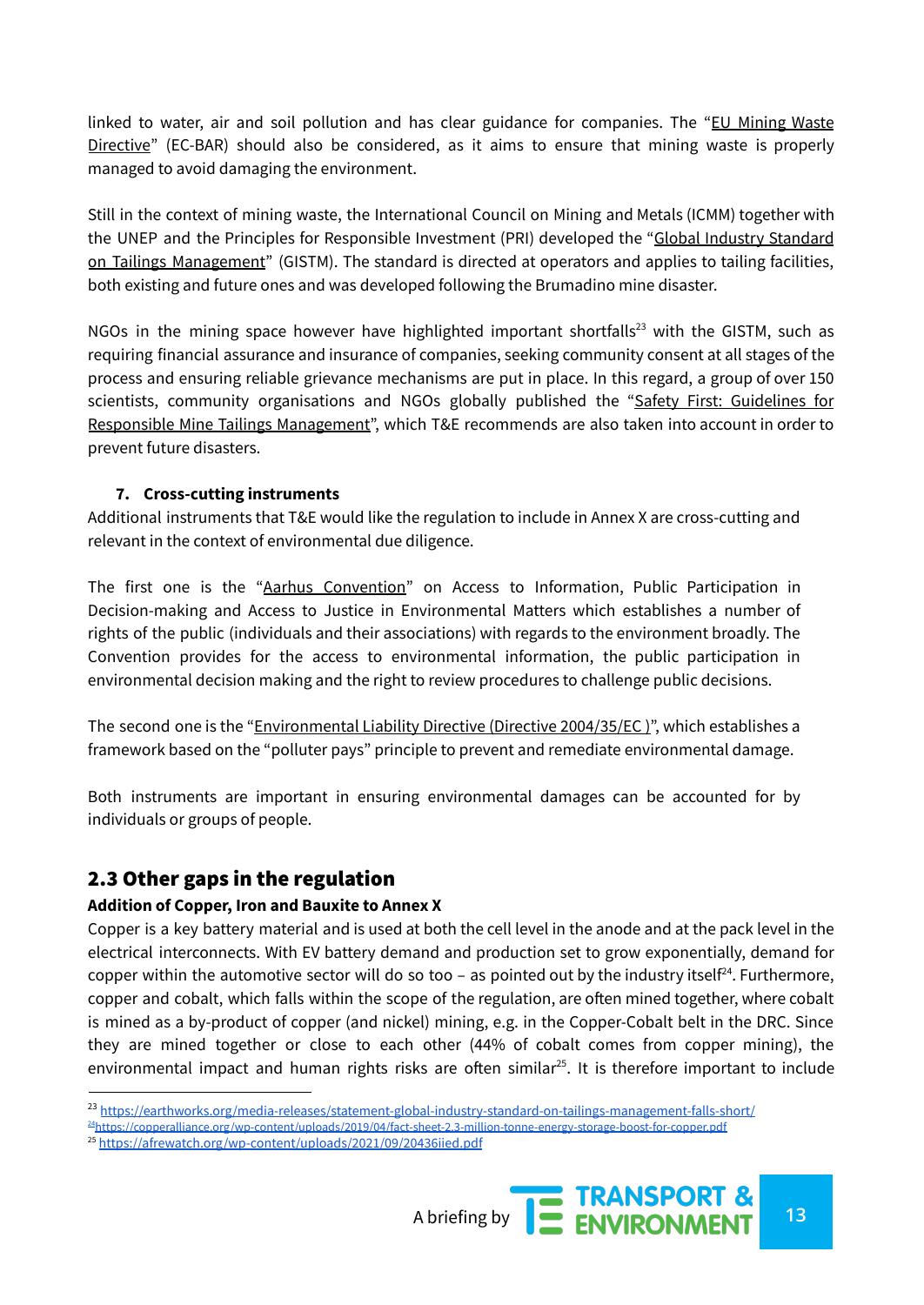copper also to ensure that cobalt, when mined as a by-product of copper mining, does not escape due diligence requirements, not just at extraction level but refining and beyond.

Beyond copper, other important raw materials have been excluded from due diligence requirements, such as iron and bauxite (aluminium). In fact, the demand for iron and bauxite for vehicles with electric engines is projected to increase by 13 to 14 times between 2019 and 2030 $^{26}$  and the development of current and future battery technologies could massively increase the demand for both iron (e.g. lithium iron phosphate batteries) and aluminium (Nickel-Cobalt-Aluminum Oxide and aluminium-air batteries). The extraction of these metals has also been accompanied by well-documented human rights abuses and environmental destruction<sup>27</sup>.

A due diligence regime establishing tools addressing the specific environmental and human rights risks linked to the minerals sourcing in the battery value chain should cover all minerals in a battery of which the extraction, trading and processing are linked to human rights and environmental risks. At a minimum, the regulation should additionally include in Annex X (1) copper, iron and bauxite which are regularly contained in batteries.

# 3. What companies are already doing

## **Car manufacturers**

With the transition to EVs happening at speed, and the topic of material extraction being of public concern, carmakers are beginning to better understand and take an active role in their supply chains, namely beyond Tier 1 suppliers and further upstream to mining and refining.

As outlined in a previous T&E report looking at car manufacturers' EV readiness level<sup>28</sup>, companies are increasingly launching and engaging in initiatives related to their mineral supply chains.

For example, they are entering long-term partnership agreements with mining companies which allow them to have a say on the ethical and environmental conditions of materials supplied for their vehicles. Volkswagen for instance has established long-term strategic supply chain partnership for lithium, sourcing from Ganfeng and CATL respectively. Similarly, Tesla recently announced a strategic supply partnership with BHP<sup>29</sup> on nickel from Australia to address potential shortages.

<sup>&</sup>lt;sup>29</sup> <https://www.bhp.com/news/media-centre/releases/2021/07/bhp-enters-into-nickel-supply-agreement-with-tesla-inc>



<sup>&</sup>lt;sup>26</sup> Bloomberg, Mining billionaire's SPAC readies funds for clean-power push, 31 December 2020, [www.bloomberg.com/news/articles/2020-12-31/billionaire-friedland-s-spac-readies-funds-for-clean-power-push?srnd=gre](http://www.bloomberg.com/news/articles/2020-12-31/billionaire-friedland-s-spac-readies-funds-for-clean-power-push?srnd=green) [en](http://www.bloomberg.com/news/articles/2020-12-31/billionaire-friedland-s-spac-readies-funds-for-clean-power-push?srnd=green)

 $^{27}$  ECCHR et al, Case Report - The safety business: TÜV SÜD's role in the Brumadinho dam failure in Brazil, October 2019, www.ecchr.eu/fileadmin/Fallbeschreibungen/Case\_Report\_Brumadinho\_ECCHR\_MISEREOR\_20191014\_EN.pdf; Business & Human Rights Resource Centre, Brumadinho dam collapse: Lessons in corporate due diligence and remedy for harm done, 28 January 2019,

www.business-humanrights.org/en/blog/brumadinho-dam-collapse-lessons-in-corporate-due-diligence-and-remedy-forharm-done/; Human Rights Watch, "What do we get out of it" The human rights impact of bauxite mining in Guinea, 4 October 2018, www.hrw.org/report/2018/10/04/what-do-we-get-out-it/human-rights-impact-bauxite-mining-guinea; and Inclusive Development, Re : Complaint concerning IFC loan to the "Compagnie des Bauxites de Guinée" (CBG), 20 February 2019, [www.inclusivedevelopment.net/wp-content/uploads/2020/12/CBG\\_CAO-Request-for-Mediation\\_FINAL-EN.pdf](http://www.inclusivedevelopment.net/wp-content/uploads/2020/12/CBG_CAO-Request-for-Mediation_FINAL-EN.pdf)

<sup>&</sup>lt;sup>28</sup> Commitments but no plans: how European policymakers can make or break the transition to zero emission cars (2021), [Link.](https://www.transportenvironment.org/discover/commitments-but-no-plans-how-european-policymakers-can-make-or-break-the-transition-to-zero-emission-cars/)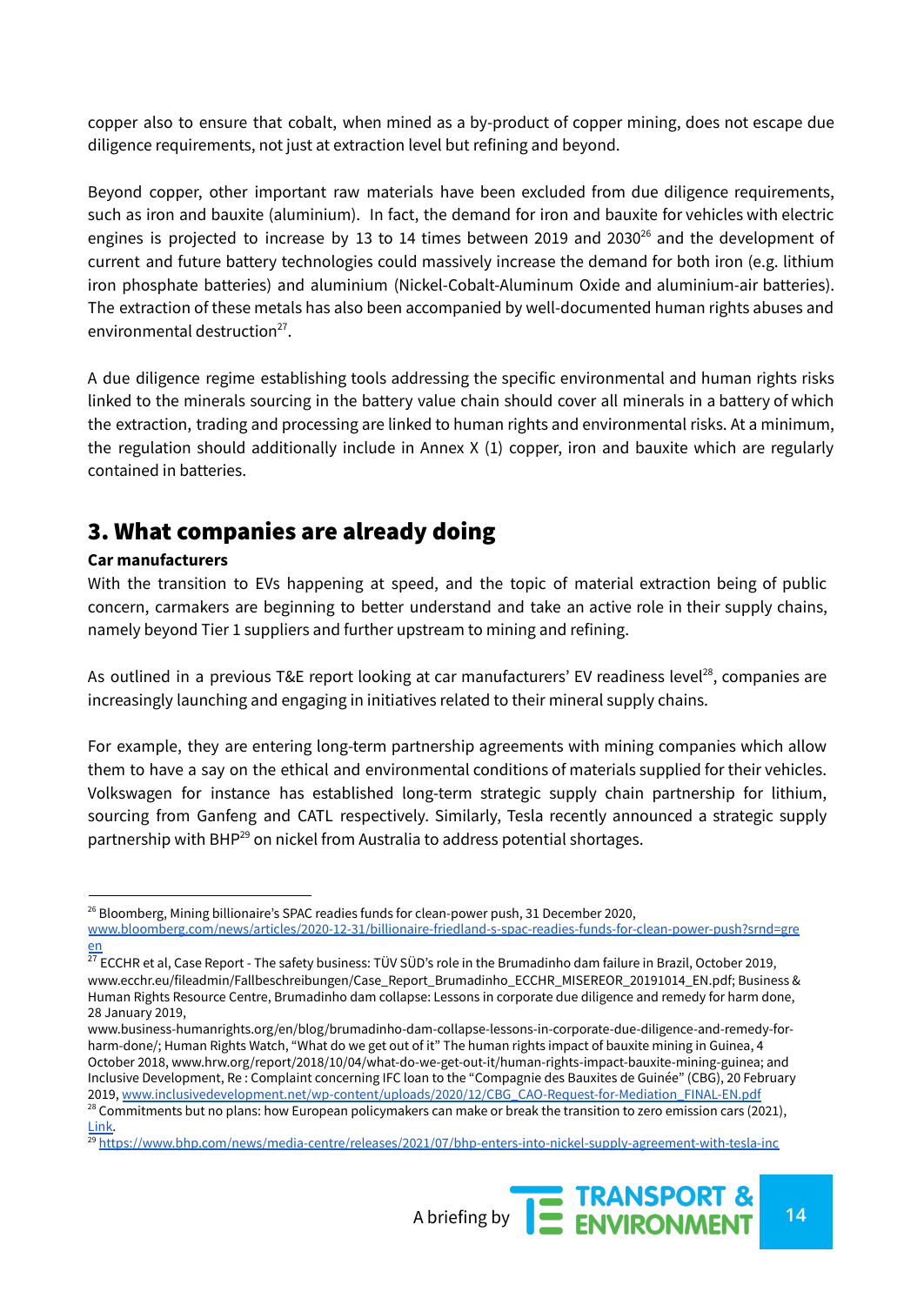Carmakers are also increasingly adopting blockchain technology to trace any red-flags in their supply chain and increase overall traceability of key raw materials, with Volvo and Daimler both using Circulor, and VW using Minespider for example. VW is also part of the 'Responsible Sourcing Blockchain Network' <sup>30</sup>, an initiative together with IBM, Ford, LG Chem, and other companies which focuses specifically on cobalt tracing.

Companies are also actively participating in specific voluntary initiatives to promote sustainable sourcing. These initiatives may be focused on specific raw materials, such as the 'Responsible Lithium Partnership', which aims at sustainably sourcing the raw material from Chile<sup>31</sup> and of which VW and Daimler are part of. Another mineral-specific initiative (cobalt), that the Swedish manufacturer Volvo Cars is part of, is the 'Better Mining' platform that aims to improve the working conditions on artisanal and small-scale mining sites. VW is also part of the 'Cobalt for Development Initiative'<sup>32</sup>, a cross-industry initiative launched by Deutsche Gesellschaft für Internationale Zusammenarbeit (GIZ) GmbH<sup>33</sup>. The pilot project intends to strengthen legal compliance and improve health and safety conditions of artisanal and small-scale workers in the Democratic Republic of Congo as well as social well-being.

Importantly, car manufacturers like Daimler, BMW and Ford are also joining the Initiative for Responsible Mining Assurance (IRMA)<sup>34</sup>, a multi-stakeholder led organisation that offers independent verification and certification of mines against a comprehensive standard covering both social and environmental risks. All three car manufacturers announced that they are making the standard one of their key criteria for making future supplier decisions and supplier contracts.

## **Battery manufacturers and Tier 2 suppliers**

Crucially, battery manufacturers and battery-component suppliers are also actively getting involved in initiatives related to their supply chains, something that will enable companies to meet the proposed new due diligence requirements from day 1. For example, the Swedish battery manufacturer Northvolt announced<sup>35</sup> it would only source directly from miners, enabling them to better trace their materials and identify promptly any environmental or human rights abuses. Another manufacturer that is taking steps to manage their supply chain is LG Chem, for example by establishing in 2020 a responsible sourcing policy for raw materials, based on the OECD Due Diligence Guidance.

Similarly, materials technology company Umicore, introduced a Sustainable Procurement Framework for cobalt<sup>36</sup> increasing traceability of materials in their supply chain by carrying out comprehensive due diligence.

<sup>&</sup>lt;sup>36</sup> <https://www.umicore.com/en/sustainability/value-chain-and-society/sustainable-cobalt/>



<sup>31</sup> <sup>30</sup> <https://www.rcsglobal.com/blockchain-traceability/>

[https://www.business-humanrights.org/en/latest-news/chile-responsible-lithium-partnership-aims-to-promote-sustainabl](https://www.business-humanrights.org/en/latest-news/chile-responsible-lithium-partnership-aims-to-promote-sustainable-development-contribute-to-the-reduction-of-negative-impacts-and-strengthen-human-rights/) [e-development-contribute-to-the-reduction-of-negative-impacts-and-strengthen-human-rights/](https://www.business-humanrights.org/en/latest-news/chile-responsible-lithium-partnership-aims-to-promote-sustainable-development-contribute-to-the-reduction-of-negative-impacts-and-strengthen-human-rights/)

<sup>32</sup> <https://www.electrive.com/2020/11/19/volkswagen-joins-cobalt-for-development-initiative/>

 $33$  The GIZ is a German development agency in the field of international development cooperation and international education work.

<sup>35</sup> <sup>34</sup> <https://responsiblemining.net/>

[https://www.euractiv.com/section/energy-environment/news/northvolt-will-source-directly-from-the-miners-to-ensure-cl](https://www.euractiv.com/section/energy-environment/news/northvolt-will-source-directly-from-the-miners-to-ensure-clean-supply-chain/) [ean-supply-chain/](https://www.euractiv.com/section/energy-environment/news/northvolt-will-source-directly-from-the-miners-to-ensure-clean-supply-chain/)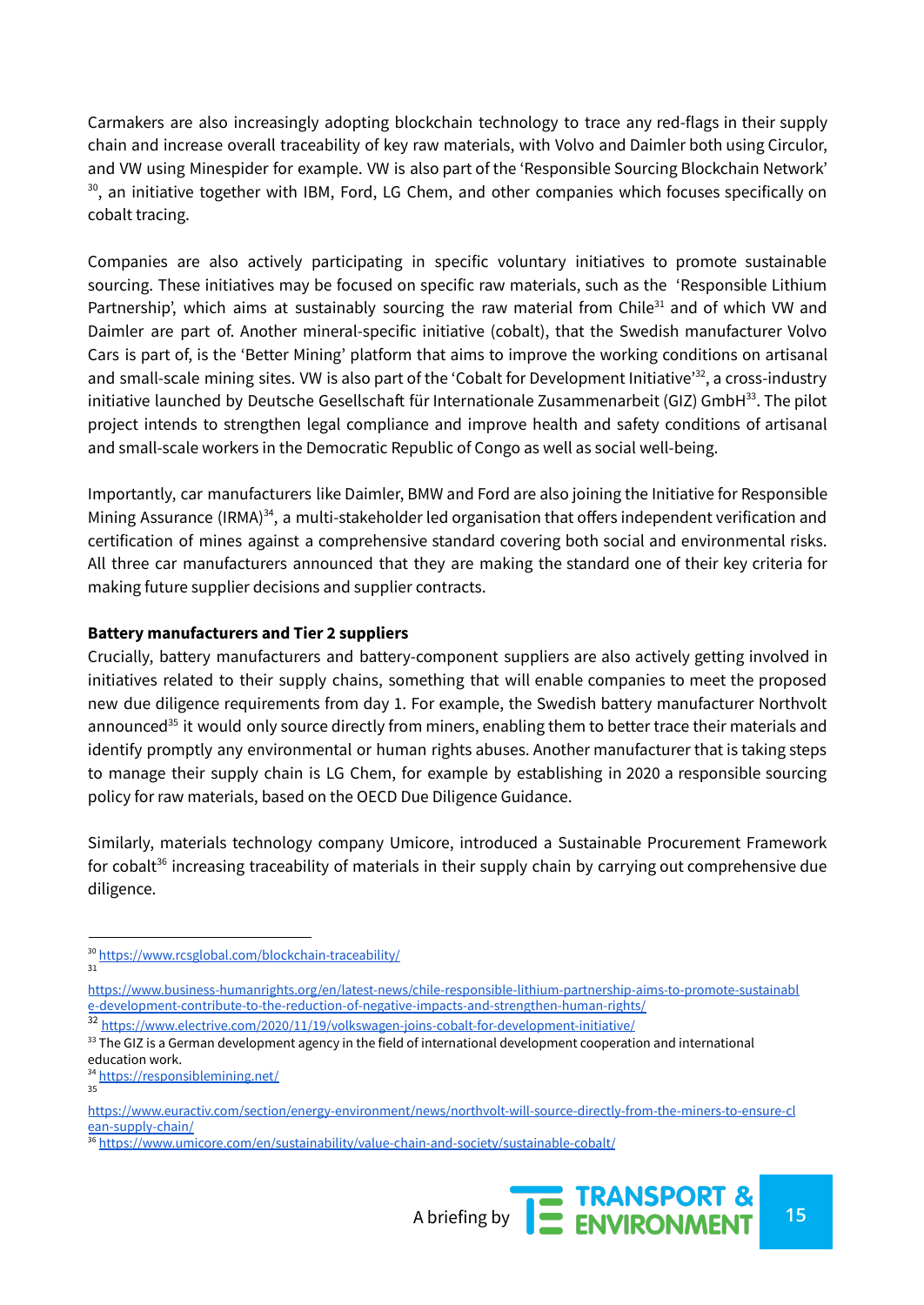Overall, there is a trend that shows companies in battery supply chains to be more engaged with their supply chains. This demonstrates that companies are highly aware of the need to better know their supply chains, in order to comply with not just the due diligence requirements of the Battery Regulation, but also those in the Germany Supply Chain Due Diligence Law<sup>37</sup> (for German companies) as well as meeting customers and investors' expectations.

Volkswagen, for example, has this year published for the first time its 2020 Responsible Raw Materials report<sup>38</sup> which analyses key raw materials in the company supply chain such as the ones identified in the battery regulation but also ones like leather and rubber. Notably, the report assesses the raw materials against social and environmental standards flagging red flags and it is based on key OECD standards such as the OECD Due Diligence Guidance for Responsible Business Conduct, the OECD-FAO Guidance for Responsible Agricultural Supply Chains, and the OECD Due Diligence Guidance<sup>39</sup>.

Other companies are, however, further behind in scaling up their efforts to implement supply chain due diligence, underlining the need for binding rules in this space. Recommendations on how companies can ensure they are ready to meet the requirements set out in the battery regulation are outlined in section 4.

# 4. Conclusions

## 4.1 Recommendations to policy makers

The EU Battery Regulation is a unique opportunity for Europe to play a leading role in efforts to secure a just and sustainable mobility system.

To summarise what was outlined in this paper, T&E recommends that policy makers:

- Strengthen environmental due diligence requirements in the Battery Regulation by referencing key principles of international environmental agreements and, where this is not possible, EU environmental law, together with a better defined and non-exhaustive list of adverse environmental risks.
- Establish in the regulation that company due diligence rules are based on the UN Guiding Principles and OECD Guidelines for Multinational Enterprises.
- Extend the scope to more battery raw materials namely copper, iron and bauxite ensuring they are also sourced responsibly.
- Enable access to justice for victims by requiring economic operators to remediate harm and by removing procedural obstacles to judicial review.
- Have economic operators gather, and base their due diligence on, all relevant information on geographic, sectoral, product and enterprise risk factors, including through consultation with actual and potentially affected right holders and with local communities, Indigenous peoples, civil society organisations and media.

<sup>38</sup> 37 <https://www.business-humanrights.org/en/latest-news/german-due-diligence-law/>

[https://www.volkswagenag.com/presence/nachhaltigkeit/documents/supply-chain/Volkswagen\\_Group\\_Responsible\\_Raw](https://www.volkswagenag.com/presence/nachhaltigkeit/documents/supply-chain/Volkswagen_Group_Responsible_Raw_Materials_Report_2020.pdf) Materials\_Report\_2020.pdf

<sup>&</sup>lt;sup>39</sup> See info box in Section 2 for further information on these OECD standards.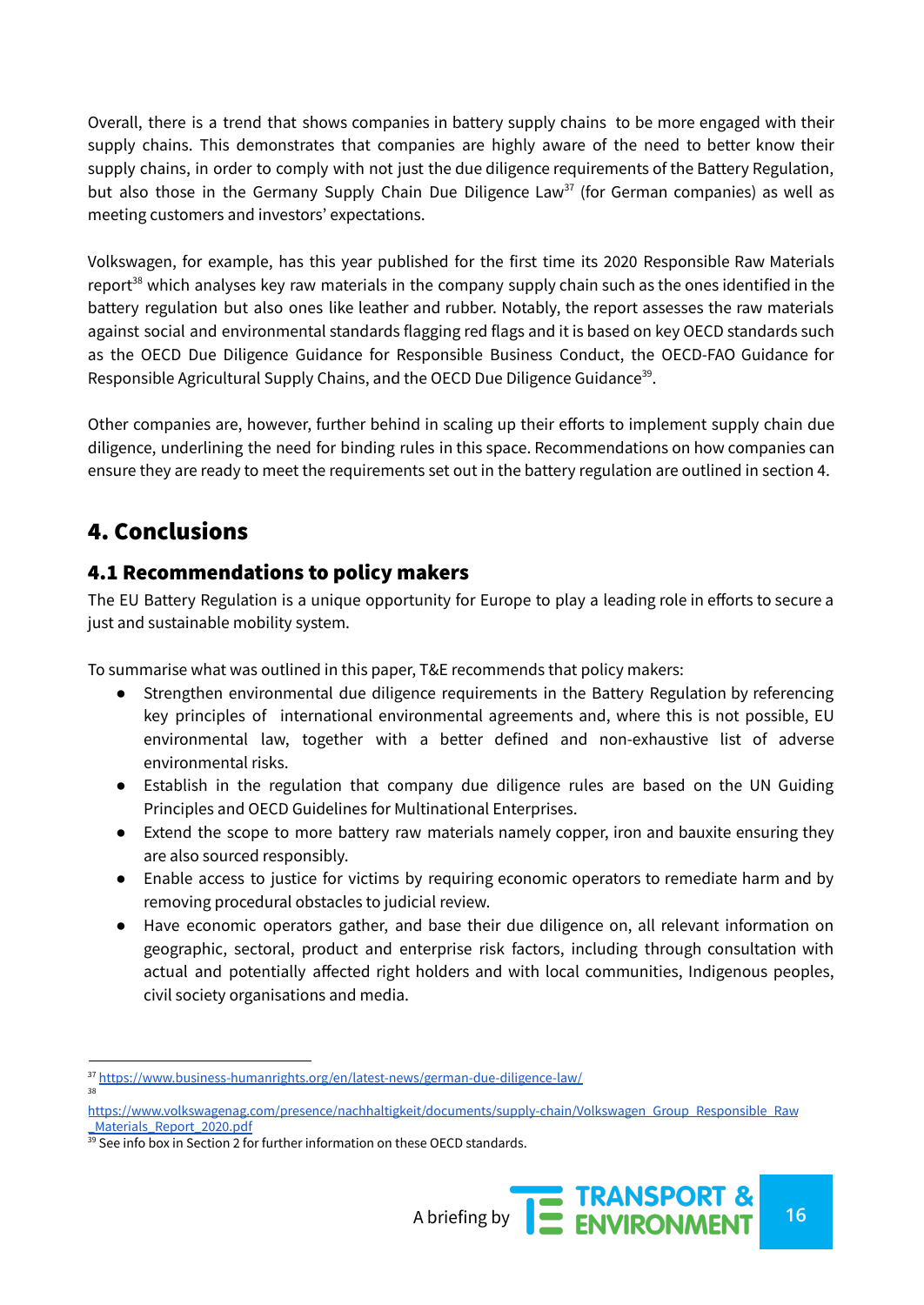Not allow for industry schemes to be automatically recognised, unless full compliance with the regulation can be demonstrated, regular auditing takes place, and have a fair representation of civil society on their decision-making boards.

Further to this, additional recommendations to policymakers should ensure that the upcoming European Commission proposal on Sustainable Corporate Governance applies to all industries, including the fossil fuel industry with an equal level of ambition to the recommendations made in this paper.

For the EU territory specifically, policymakers should include the mining sector in the upcoming revision of the Industrial Waste Directive. The directive's requirements on air, soil and water protection should address extraction and refining operations and set best practices in this context. The EU should also ensure that future review of the "EU Mining Waste Directive", and the related Best Available Techniques (BAT) Reference Document for the Management of Waste from Extractive Industries, adequately addresses the issue of mining waste as today the directive is not in line with global best practices.

## 4.2 Recommendations to companies

Whilst the proposed new regulation will play a key role in ensuring the transition to e-mobility is truly sustainable, companies also have an important role to play.

It is important that companies do not turn due diligence into a tick-boxing exercise, as the real purpose of any due diligence process should be to achieve a positive impact and change on the ground with regards to human rights, the livelihood of communities but also the environment and climate. For this reason, it is important that companies engage with suppliers, business partners as well as local communities and other key actors in an effective and inclusive due diligence process.

Equally, it is important that companies do not avoid or cease business in countries or with operators that may have weak governance in order to avoid possible risks of not complying with the regulation. This would ultimately lead to excluding and damaging small producers, who will find it harder to comply with due diligence rules. This is also important in the context of initiatives on the ground, as recently highlighted by Afrewatch<sup>40</sup>.

As mentioned in section 2.1, whilst industry schemes play an important role in ensuring companies are able to meet due diligence requirements, they should not be regarded as safe harbours for a company from a legal perspective. It is crucial that the legal responsibility, and consequences, stay with the company itself without a presumption of conformity.

In the context of mining specifically, T&E recommends car manufacturers establish in their supply chain policies and contracts a mandatory compliance with the Initiative for Responsible Mining Assurance (IRMA) standard. The standard, which is a multi-stakeholder initiative, happens at each individual mine site (rather than at company-level) and follows a thorough step-by-step approach, as opposed to a pass or fail one, providing each mine with an individual score. Car manufacturers should have all of their battery materials - and beyond - IRMA-sourced by 2025.

<sup>40</sup> <https://afrewatch.org/wp-content/uploads/2021/09/20436iied.pdf>